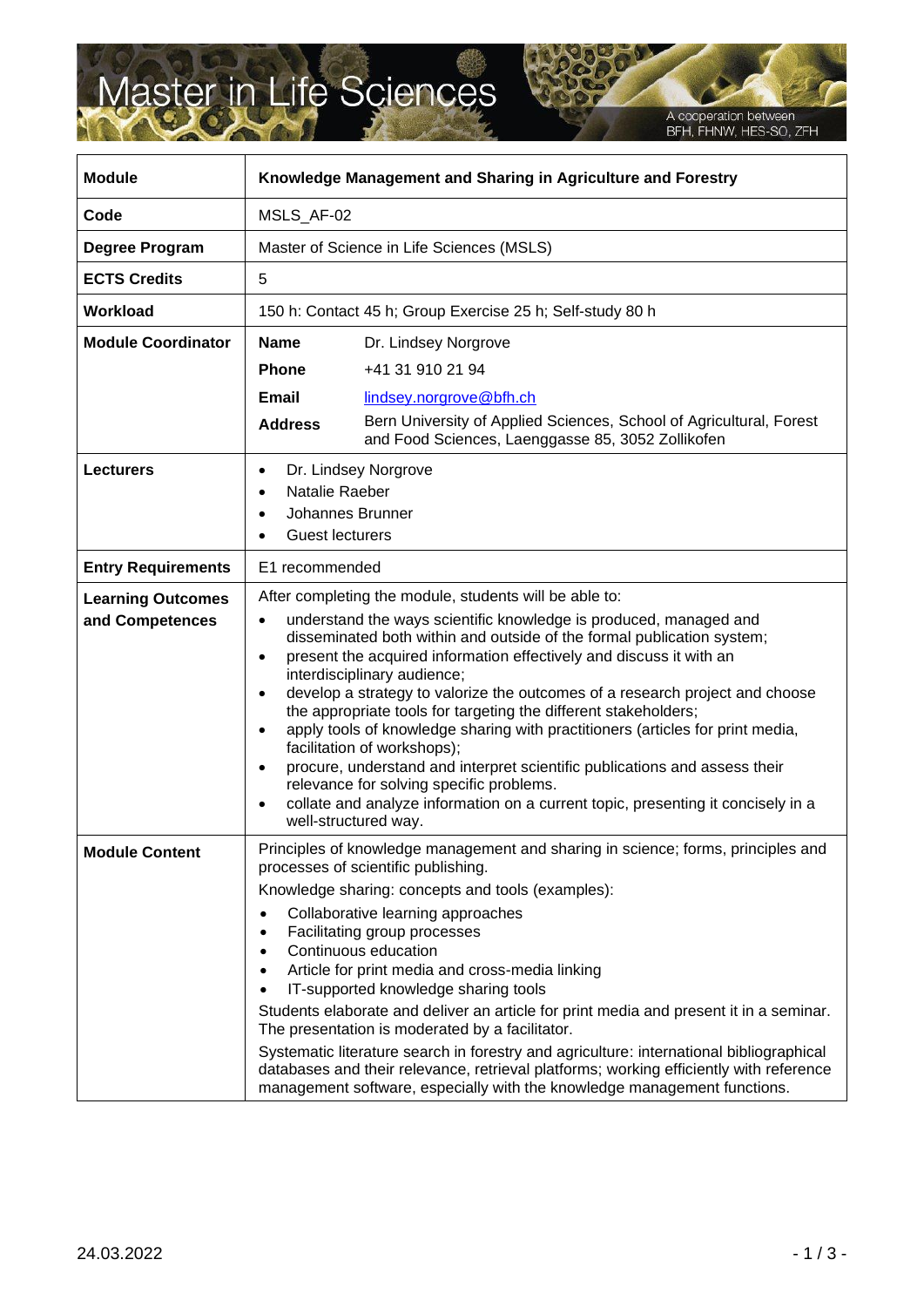|                                                 | Scientific writing: exercises in class; students select a narrow topic to deal with a<br>state-of-the-art topic and write a systematic literature review.                                                                                                                                  |  |  |
|-------------------------------------------------|--------------------------------------------------------------------------------------------------------------------------------------------------------------------------------------------------------------------------------------------------------------------------------------------|--|--|
| <b>Teaching / Learning</b><br><b>Methods</b>    | The module will be majorly offered in a hybrid format allowing students to<br>select to attend either on-site (in Zollikofen, Switzerland) or from home.<br>Students are required to participate in seminars for one day on-site in<br>Zollikofen, either in weeks 44-47 or in week 6.     |  |  |
|                                                 | Students select a topic for review in consultation with their personal coach and/or the<br>module coordinator. They receive short introductions to the different aspects of<br>knowledge management and guidance through relevant knowledge management<br>textbooks.                       |  |  |
|                                                 | The main learning method is self-study, properly introduced by lectures and<br>accompanied by exercises. Students have the possibility to do their individual work<br>in class with support by the lecturers. Additional lectures and skills labs on demand<br>are possible.               |  |  |
|                                                 | The module leads to tangible products:                                                                                                                                                                                                                                                     |  |  |
|                                                 | an article for print media, which will be presented and debated in a facilitated                                                                                                                                                                                                           |  |  |
|                                                 | seminar;<br>a systematic literature review presenting the state-of-the-art of the selected<br>topic.                                                                                                                                                                                       |  |  |
| <b>Assessment of</b><br><b>Learning Outcome</b> | Article for print media and debate in seminar (40%)<br>1)<br>Literature review (60%)<br>2)                                                                                                                                                                                                 |  |  |
| <b>Bibliography</b>                             | Bennet D J, Jennings R C (eds.), 2011. Successful science communication: telling it like it is.<br>Cambridge University Press, New York, 462 p.                                                                                                                                            |  |  |
|                                                 | Bolliger E, Zellweger T, 2007. Facilitation. The art of making your meetings and workshops<br>purposeful and time-efficient. Agridea, Lindau, 134 p                                                                                                                                        |  |  |
|                                                 | CSE (Council of Science Editors), 2006. Scientific style and format: the CSE manual for<br>authors, Editors, and Publishers (7th edition). Cambridge University Press.                                                                                                                     |  |  |
|                                                 | Gastel B, Day R A, 2017. How to write and publish a scientific paper, 8th Edition. Cambridge<br>University Press, Cambridge, UK. 326 p.                                                                                                                                                    |  |  |
|                                                 | Hoffmann V, Gerster-Bentaya M, Christinck A, Lemma M (eds), 2009. Rural extension. Vol.<br>1: Basic issues and concepts. Margraf, Weikersheim, 251 p.                                                                                                                                      |  |  |
|                                                 | Leeuwis C, 2004. Communication for rural innovation: rethinking agricultural extension.<br>Blackwell Science, Oxford.                                                                                                                                                                      |  |  |
|                                                 | Plüss L, Scheidegger U, Katz E, Thönnissen C, 2008. Understanding the research-extension<br>interface: capitalizing experiences of nine agricultural projects in East Asia. Rural<br>Development News No. 2, 40-46.                                                                        |  |  |
|                                                 | Pullin A S, Stewart G B. 2006. Guidelines for systematic review in conservation and<br>environmental management. Conservation Biology, 20(6), 1647-1656.                                                                                                                                   |  |  |
|                                                 | Ramalingam B, 2006. Tools for knowledge and learning: a guide for development and<br>humanitarian organisations. Overseas Development Institute, London, UK, 87 p.<br>Accessed on 26.05.2020, https://www.odi.org/sites/odi.org.uk/files/odi-<br>assets/publications-opinion-files/188.pdf |  |  |
|                                                 | Ridder D, Mostert E, Wolters H.A (eds.), 2005. Learning Together to Manage Together:<br>Improving Participation in Water Management. HarmoniCOP, University of<br>Osnabrück, 99p. Accessed on 26.05.2020, http://www.harmonicop.uni-<br>osnabrueck.de/HarmoniCOPHandbook.pdf               |  |  |
|                                                 | Thayer-Hart N (eds) 2007. Facilitator Tool Kit. University of Wisconsin, USA. 81 p. accessed<br>on 26.05.2020<br>https://www.state.nj.us/education/AchieveNJ/teams/strat14/FacilitatorToolKit.pdf                                                                                          |  |  |
| Language                                        | English                                                                                                                                                                                                                                                                                    |  |  |
| <b>Comments</b>                                 | The following sequences are compulsory for students: Participation in the exercise                                                                                                                                                                                                         |  |  |
|                                                 | on facilitation of workshops, participation in one full day of the knowledge sharing                                                                                                                                                                                                       |  |  |
|                                                 | seminar. For details on compulsory sequences, please refer to the detailed schedule<br>of the module, which will be uploaded on Moodle four weeks before the start of the                                                                                                                  |  |  |
|                                                 | module.                                                                                                                                                                                                                                                                                    |  |  |